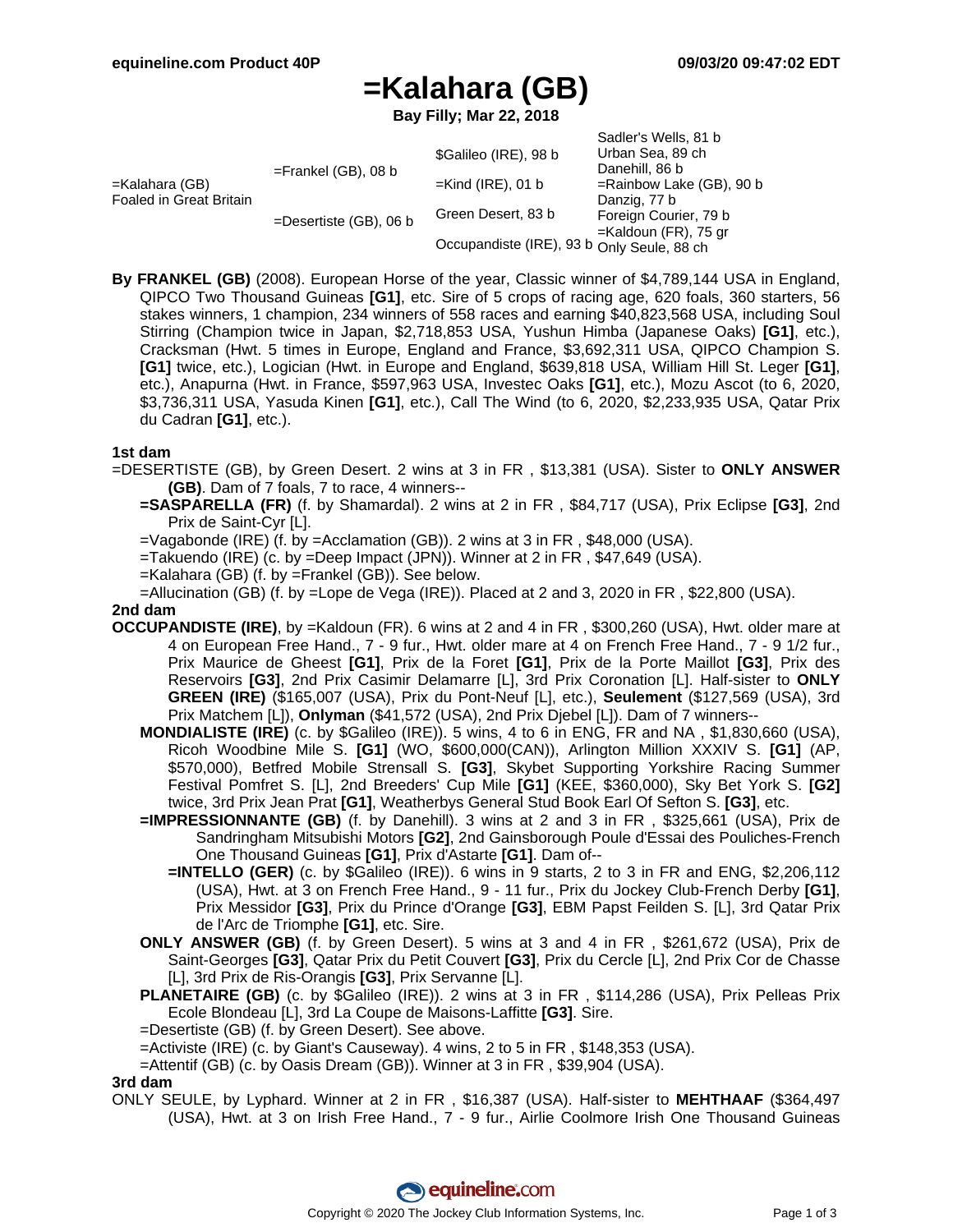### **=Kalahara (GB)**

**Bay Filly; Mar 22, 2018**

, etc.), **ELNADIM** (\$322,449 (USA), Hwt. at 3 on English Free Hand., 5 - 7 fur., Hwt. colt at 3 on European Free Hand., 5 - 6 1/2 fur., Hwt. older horse at 4 on European Free Hand., 5 - 6 1/2 fur., Hwt. older horse at 4 on English Free Hand., 5 - 7 fur., Darley July Cup **[G1]**, etc., sire), **KHULOOD** (\$95,250 (USA), Shadwell Stud Nell Gwyn S. **[G3]**, etc.), **ASHRAAKAT** (\$76,110 (USA), Kyoto Sceptre S. [L], etc.), **Museeb** (\$217,441 (USA), 2nd Cheveley Park Stud King Charles II S. [L], etc., sire). Dam of 9 winners--

**OCCUPANDISTE (IRE)** (f. by =Kaldoun (FR)). Black type winner, see above.

- **ONLY GREEN (IRE)** (f. by Green Desert). 3 wins at 3 in FR , \$165,007 (USA), Prix du Pont-Neuf [L], Prix de Saint-Cyr [L], 3rd Prix Imprudence **[G3]**. Dam of--
	- **=SHAMAN (IRE)** (c. by Shamardal). 5 wins, 2 to 4, 2020 in FR , \$687,788 (USA), Prix d'Harcourt **[G2]**, Prix la Force **[G3]**, Prix Omnium II [L], 2nd Prix du Haras de Fresnay-Le-Buffard Jacques Le Marois **[G1]**, Emirates Poule d'Essai des Poulains **[G1]**, etc.
	- **GREEN SWEET** (c. by Smart Strike). 3 wins, 2 to 4 in AUS and FR , \$241,606 (USA), Commercial Club Albury Gold Cup [L], Prix Omnium II [L], 3rd Prix Lyphard [L].
- **Seulement** (c. by Rahy). 5 wins, 2 to 6 in FR and KSA, \$127,569 (USA), 3rd Prix Matchem [L].
- **Onlyman** (c. by Woodman). Winner at 2 and 4 in FR , placed at 5 in KSA, \$41,572 (USA), 2nd Prix Djebel [L].
- =Ensemble (FR) (f. by Iron Mask). Winner at 3 in FR , \$17,170 (USA). Dam of--
	- **=Desert Haze (GB)** (f. by =New Approach (IRE)). 3 wins at 3 in ENG, placed in 1 start at 3 in IRE, \$64,581 (USA), 2nd Irish Stallion Farms E.B.F. Cooley Fillies S. [L], 3rd Betfred Watch Sky Sports In Our Shops Conqueror S. [L].
- Buck Aspen (f. by Seeking the Gold). Winner at 3 in FR , \$3,417 (USA). Dam of--
- **=Indian Chief (IRE)** (g. by \$Montjeu (IRE)). 5 wins, 3 to 7 in ENG and IRE, \$78,239 (USA), 3rd Betfred Dante S. **[G2]**.
- Only Him (GB) (c. by Seeking the Gold). Winner at 3 and 6 in NA and FR , \$43,327 (USA).
- =Lonely Tycoon (FR) (c. by Last Tycoon (IRE)). Winner in 2 starts at 2 in FR , \$20,968 (USA).
- =Etranger (GB) (g. by Green Desert). Winner at 3 in FR , \$17,374 (USA).
- Tout Seul (c. by Gone West). Placed at 4 in FR , \$5,088 (USA).
- Solosole (f. by Gulch). Unraced. Dam of--
	- **=Rock of Nassau (FR)** (g. by Rock of Gibraltar (IRE)). 8 wins, 3 to 7 in FR , \$283,761 (USA), 2nd Grand Prix de la Riviera Cote d'Azur [L].
	- =Okalea (IRE) (f. by =Dalakhani (IRE)). Winner in 2 starts at 3 in FR , \$8,634 (USA). Dam of--
		- **=MENEAS (FR)** (g. by =American Post (GB)). 10 wins in 19 starts, 2 to 6 in FR , \$206,805 (USA), Criterium du Fonds Europeen de l'Elevage [L].

#### **4th dam**

- **ELLE SEULE**, by Exclusive Native. 3 wins at 3 in FR , \$101,478 (USA), Prix d'Astarte **[G2]**, Prix des Tuileries [L], 2nd Prix de l'Opera **[G2]**, Prix du Bois **[G3]**, 3rd Prix de Royaumont **[G3]**, 4th Prix Fille de l'Air **[G3]**. Half-sister to **TIMBER COUNTRY** (\$1,560,400, Champion 2-year-old colt in U.S., Preakness S. **[G1]**, etc., sire), **BIANCONI** (\$134,520 (USA), Hwt. at 3 on Irish Free Hand., 5 - 7 fur., Racal Diadem S. **[G2]**, etc., sire), **FORT WOOD** (\$359,995 (USA), Grand Prix de Paris **[G1]**, etc., Leading sire in South Africa, Leading broodmare sire in South Africa), **HAMAS (IRE)** (\$237,814 (USA), July Cup S. **[G1]**, etc., sire), **NORTHERN ASPEN** (\$253,678 (USA), Gamely H. **[G1]**, etc.), **COLORADO DANCER (IRE)** (\$203,389 (USA), Prix de Pomone **[G2]**, etc.), **MAZZACANO (GB)** (\$153,421 (USA), Goodwood Cup **[G3]**, etc.), **PRINCE OF THIEVES** (\$368,474, Santa Catalina S. [L] (SA, \$64,250), etc.), **Native Aspen** (\$73,564, 3rd Burlington S. -R (GS, \$2,596), sire). Dam of 10 winners, including--
	- **MEHTHAAF** (f. by Nureyev). 4 wins, 2 to 3 in ENG and IRE, placed in 2 starts at 2 and 3 in FR , \$364,497 (USA), Hwt. at 3 on Irish Free Hand., 7 - 9 fur., Airlie Coolmore Irish One Thousand Guineas **[G1]**, Tripleprint Celebration Mile S. **[G2]**, Shadwell Stud Nell Gwyn S. **[G3]**, 3rd Prix du Haras de Fresnay-le-Buffard Jacques Le Marois **[G1]**, Coronation S. **[G1]**, Prix Marcel Boussac Criterium des Pouliches **[G1]**, Lowther S. **[G2]**.
		- **=NAJAH (IRE)** (f. by Nashwan). 2 wins in 4 starts at 3 in ENG and ITY, placed in 1 start at 3 in IRE, \$72,695 (USA), Hwt. at 3 on Italian Free Hand., 9 1/2 - 11 fur., Premio Lydia Tesio-Darley **[G2]**, 2nd Derrinstown Stud One Thousand Guineas Trial S. [L].
		- **Tasdeer** (g. by Rahy). 3 wins at 2 and 3 in ENG, \$79,811 (USA), 2nd Betdirect.com Spring Cup  $[LL]$ .
		- **=Tanaghum (GB)** (f. by =Darshaan (GB)). Winner at 3 in ENG, \$32,816 (USA), 2nd E.B.F.